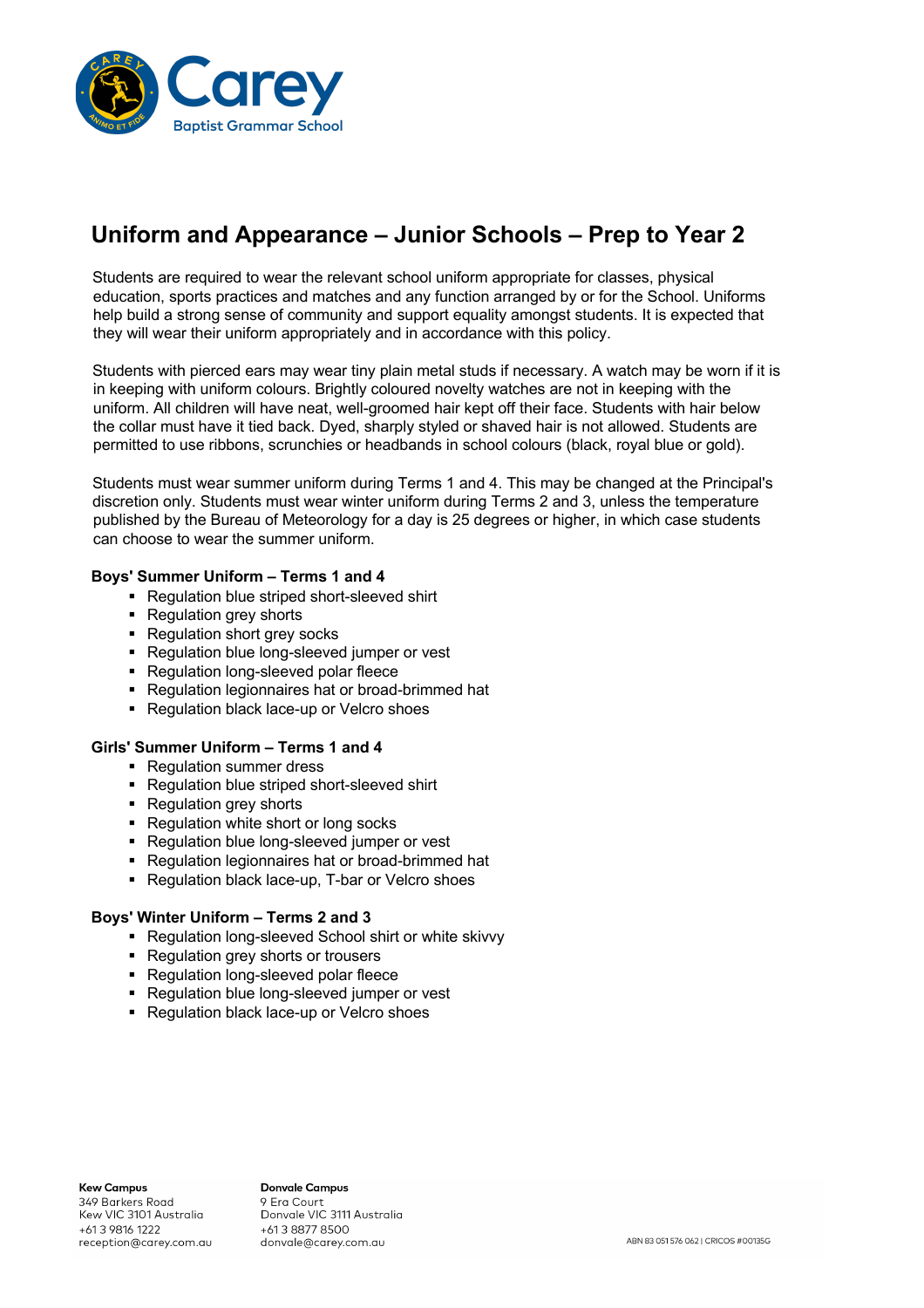

# **Girls' Winter Uniform – Terms 2 and 3**

- Regulation long-sleeved School shirt or white skivvy
- Regulation School tunic
- Regulation grey shorts or trousers
- Regulation blue long sleeved jumper or vest
- Regulation black tights or long black socks
- Regulation long-sleeved polar fleece
- Regulation black lace-up, T-bar or Velcro shoes

### **PE Uniform for Boys and Girls**

- Regulation sports shorts
- Regulation sport polo top
- Regulation trackpants
- Regulation spray jacket
- Regulation PE socks
- Regulation rugby top (optional)
- Regulation polar fleece sleeveless vest (optional)
- § Appropriate sport shoes (preferably Velcro for lower primary)

**Kew Campus** 349 Barkers Road Kew VIC 3101 Australia +61 3 9816 1222 reception@carey.com.au

**Donvale Campus** o Era Court<br>9 Era Court<br>Donvale VIC 3111 Australia +613 8877 8500 donvale@carey.com.au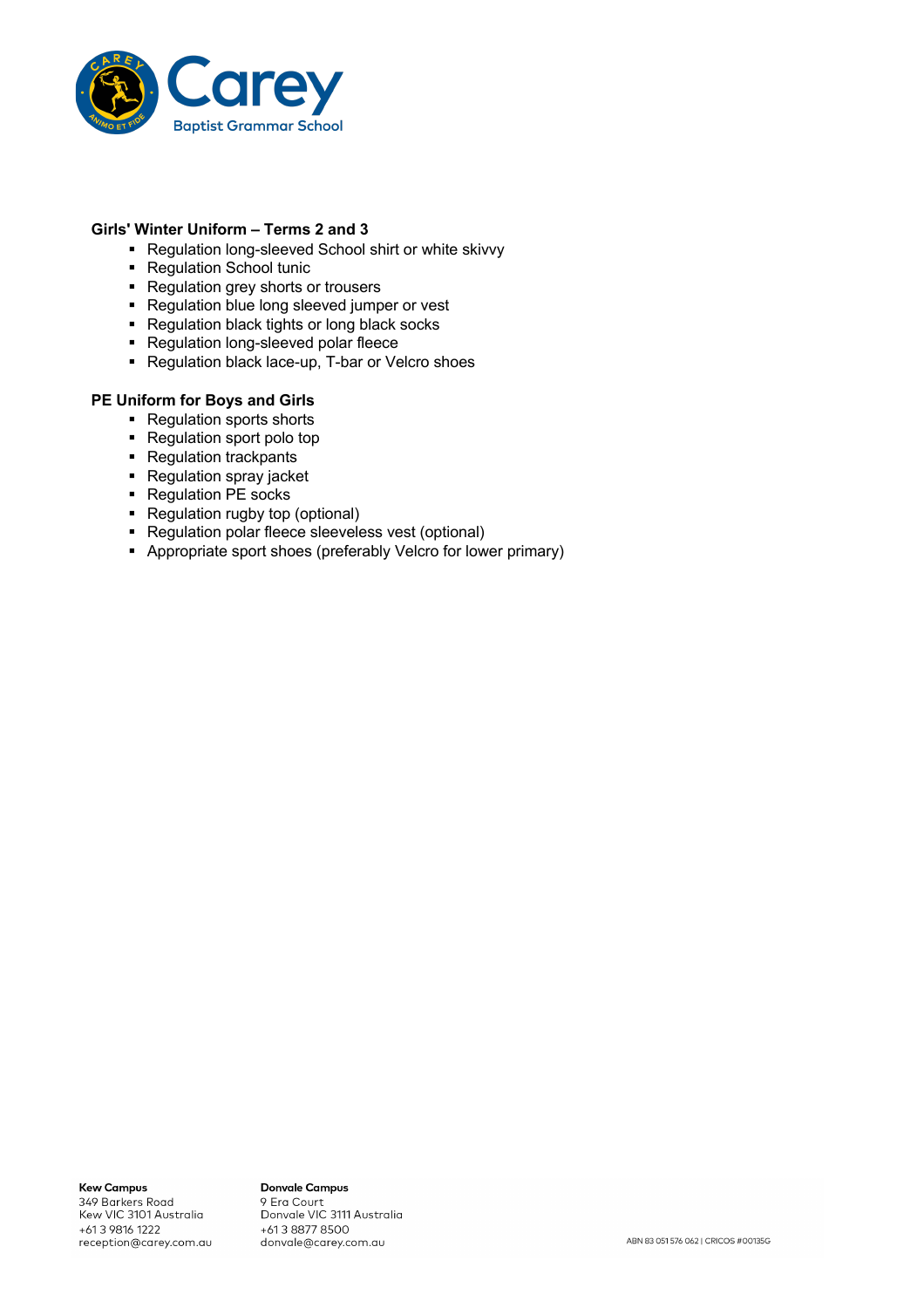

# **Uniform and Appearance – Junior Schools – Years 3 to 6**

Students are required to wear the relevant school uniform appropriate for classes, physical education, sports practices and matches and any function arranged by or for the School. Uniforms help build a strong sense of community and support equality amongst students. It is expected that they will wear their uniform appropriately and in accordance with this policy.

Students with pierced ears may wear tiny plain metal studs if necessary. A watch may be worn if it is in keeping with uniform colours. Brightly coloured novelty watches are not in keeping with the uniform. All children will have neat, well-groomed hair kept off their face. Students with hair below the collar must have it tied back. Dyed, sharply styled or shaved hair is not allowed. Students are permitted to use ribbons, scrunchies or headbands in school colours (black, royal blue or gold).

Students must wear summer uniform during Terms 1 and 4. This may be changed at the Principal's discretion only. Students must wear winter uniform during Terms 2 and 3, unless the temperature published by the Bureau of Meteorology for a day is 25 degrees or higher, in which case students can choose to wear the summer uniform.

### **Boys' Summer Uniform – Terms 1 and 4**

- Regulation blue striped short-sleeved shirt
- Regulation grey shorts
- Regulation short grey socks
- Regulation blue long-sleeved jumper or vest
- School blazer
- Regulation legionnaires hat or broad-brimmed hat
- Regulation black lace-up or Velcro shoes

#### **Girls' Summer Uniform – Terms 1 and 4**

- Regulation summer dress
- Regulation grey shorts
- § Girls' summer shirt
- Regulation white short or long socks
- Regulation blue long-sleeved jumper or vest
- School blazer
- Regulation legionnaires hat or broad-brimmed hat
- Regulation black lace-up, T-bar or Velcro shoes

### **Boys' Winter Uniform – Terms 2 and 3**

- Regulation long-sleeved shirt
- School tie
- Regulation grey shorts or trousers
- Regulation long grey socks
- Regulation blue long-sleeved jumper or vest
- Regulation black-lace up or Velcro shoes
- School blazer

#### **Kew Campus** 349 Barkers Road Kew VIC 3101 Australia +61 3 9816 1222 reception@carey.com.au

**Donvale Campus** 9 Era Court Donvale VIC 3111 Australia +613 8877 8500 donvale@carey.com.au